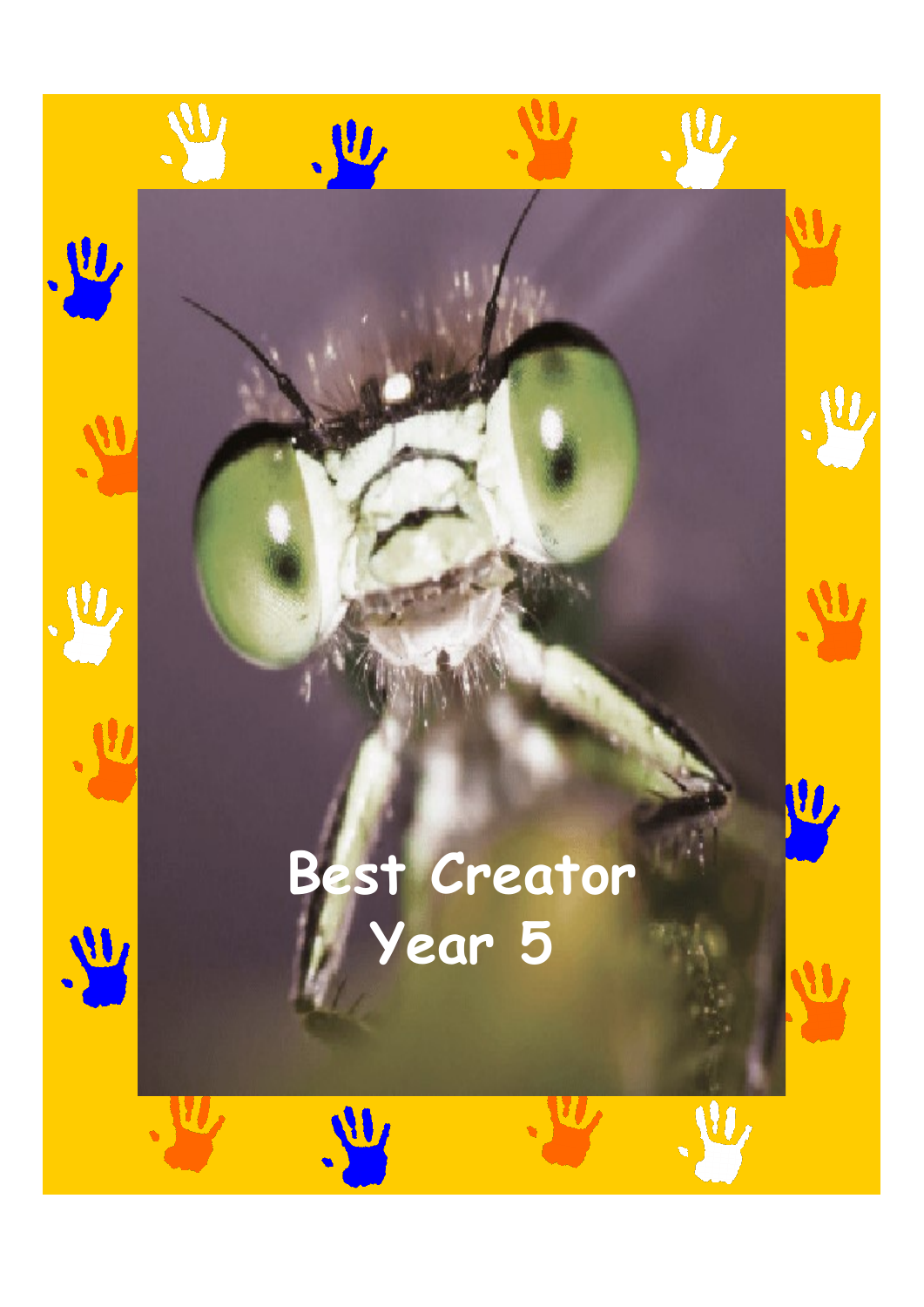

.**Mission: Beast Creator**

A super strong aphid is destroying crops across the UK. United Nation scientists have decided to use selective breeding to create a super minibeast that can exterminate these greedy aphids. As a member of the selective breeding team, you must create a super beast in order to control or exterminate this outbreak.

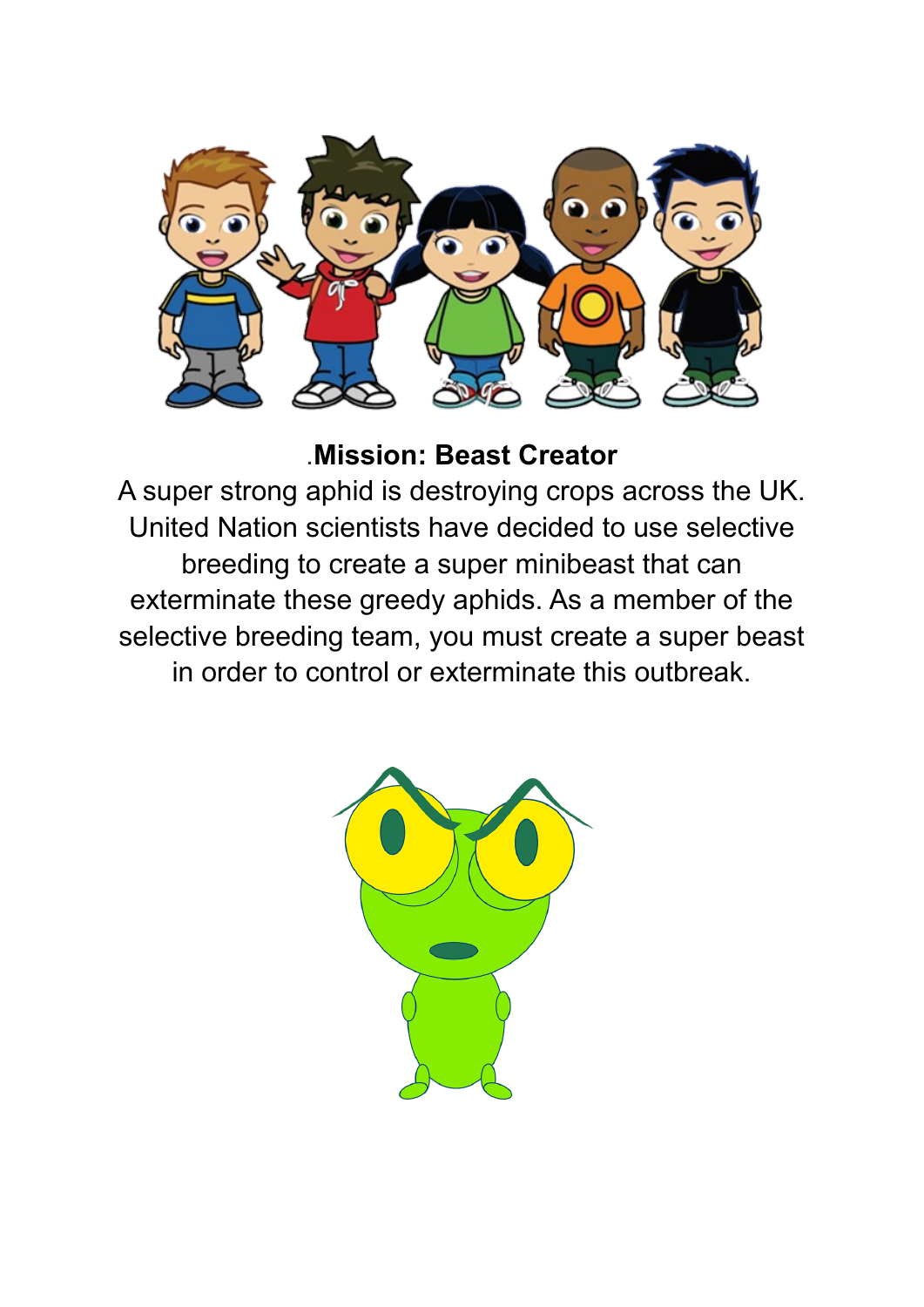A bug, a creepy-crawly, a beast. He'll tickle your skin then go in for the sting. Arachnids, insects, molluscs and myriapods, hiding in nooks and beneath darkened rocks. Come search for these minibeasts, and let's sort them out. How many legs? How many wings? Who does it eat and who eats it? Can you classify it? Can you draw it or make it? Build a bug hotel or a wonderful wormery, then watch them wriggle and burrow, mixing earth as they go. Discover where in the world you'll find the deadliest beasts. Perhaps the *Vespa mandarinia japonica* is the one that you fear? Why not become a beast creator? Selectively breed a killer predator that saves the world from the super strong aphid. You'll be a hero. 'There was an old l lady who swallowed a fly. I don't know why she swallowed a fly. Perhaps she'll die?'

Linked text: *Charlotte's Web* – E.B. White